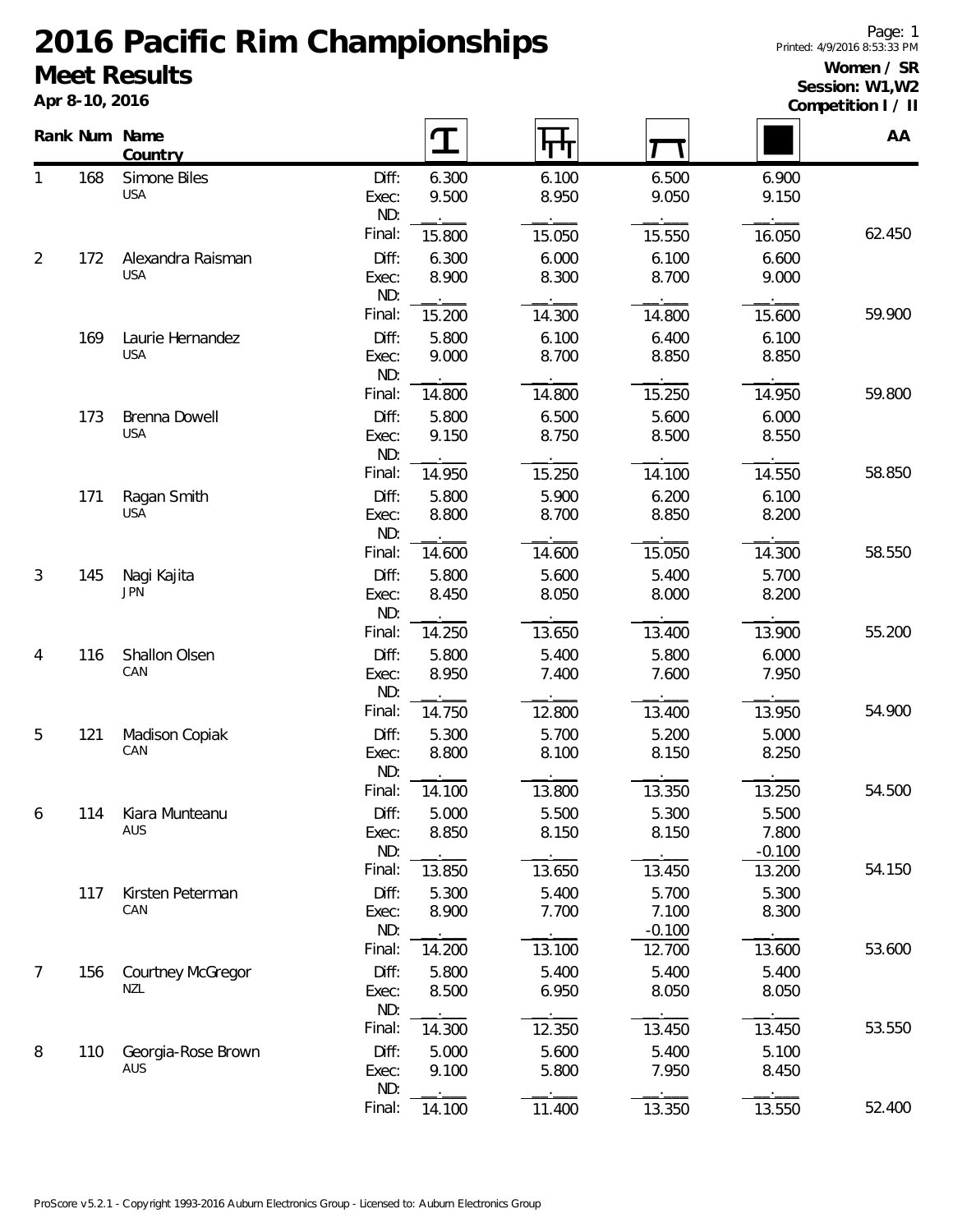**Apr 8-10, 2016**

#### **Women / SR Session: W1,W2**

**Competition I / II**

|    |     | Rank Num Name<br>Country         |                |                | पाग            |                |                | AA     |
|----|-----|----------------------------------|----------------|----------------|----------------|----------------|----------------|--------|
|    | 115 | Emma Nedov<br>AUS                | Diff:<br>Exec: | 5.000<br>9.100 | 5.500<br>7.150 | 5.900<br>7.500 | 5.600<br>6.700 |        |
|    |     |                                  | ND:            |                |                |                | $-0.100$       |        |
|    |     |                                  | Final:         | 14.100         | 12.650         | 13.400         | 12.200         | 52.350 |
|    | 118 | Megan Roberts                    | Diff:          | 5.000          | 5.300          | 5.400          | 5.600          |        |
|    |     | CAN                              | Exec:          | 8.850          | 5.350          | 8.300          | 8.400          |        |
|    |     |                                  | ND:            |                |                |                |                |        |
|    |     |                                  | Final:         | 13.850         | 10.650         | 13.700         | 14.000         | 52.200 |
| 9  | 126 | Ginna Escobar                    | Diff:          | 5.000          | 5.000          | 5.200          | 4.900          |        |
|    |     | COL                              | Exec:          | 8.500          | 8.150          | 7.600          | 7.900          |        |
|    |     |                                  | ND:<br>Final:  | $-0.100$       | 13.150         | 12.800         |                | 52.150 |
|    |     |                                  |                | 13.400         |                |                | 12.800         |        |
| 10 | 158 | Charlotte Sullivan<br><b>NZL</b> | Diff:<br>Exec: | 4.700<br>9.100 | 4.500<br>7.050 | 5.300<br>8.200 | 5.300<br>7.950 |        |
|    |     |                                  | ND:            |                |                |                |                |        |
|    |     |                                  | Final:         | 13.800         | 11.550         | 13.500         | 13.250         | 52.100 |
| 11 | 163 | Sze En Tan                       | Diff:          | 5.000          | 5.800          | 5.000          | 5.100          |        |
|    |     | SIN                              | Exec:          | 8.650          | 6.050          | 7.500          | 7.950          |        |
|    |     |                                  | ND:            | $-0.100$       | $-0.300$       |                | $-0.100$       |        |
|    |     |                                  | Final:         | 13.550         | 11.550         | 12.500         | 12.950         | 50.550 |
| 12 | 133 | Heika Del Sol Salas Castro       | Diff:          | 4.400          | 5.400          | 5.000          | 4.800          |        |
|    |     | CRC                              | Exec:          | 8.750          | 6.500          | 7.400          | 7.950          |        |
|    |     |                                  | ND:            |                |                |                | $-0.100$       |        |
|    |     |                                  | Final:         | 13.150         | 11.900         | 12.400         | 12.650         | 50.100 |
| 13 | 122 | Melany Cabrera                   | Diff:          | 5.000          | 4.900          | 4.700          | 4.400          |        |
|    |     | CHI                              | Exec:          | 7.850          | 6.800          | 7.700          | 8.100          |        |
|    |     |                                  | ND:<br>Final:  | 12.850         | 11.700         | 12.400         | 12.500         | 49.450 |
| 14 | 162 |                                  | Diff:          | 5.000          | 3.600          | 5.000          | 5.100          |        |
|    |     | Nadine Joy Nathan<br>SIN         | Exec:          | 8.600          | 7.300          | 7.150          | 7.200          |        |
|    |     |                                  | ND:            | $-0.300$       |                |                |                |        |
|    |     |                                  | Final:         | 13.300         | 10.900         | 12.150         | 12.300         | 48.650 |
| 15 | 128 | Dayana Ardila                    | Diff:          | 5.300          | 3.900          | 5.000          | 5.600          |        |
|    |     | COL                              | Exec:          | 7.400          | 6.500          | 7.600          | 6.600          |        |
|    |     |                                  | ND:            | $-0.100$       |                | $-0.100$       |                |        |
|    |     |                                  | Final:         | 12.600         | 10.400         | 12.500         | 12.200         | 47.700 |
|    | 157 | Mackenzie Slee                   | Diff:          | 5.000          | 2.700          | 5.400          | 5.000          |        |
|    |     | <b>NZL</b>                       | Exec:          | 9.050          | 5.550          | 7.150          | 7.650          |        |
|    |     |                                  | ND:<br>Final:  |                |                |                | $-0.100$       | 47.400 |
|    |     |                                  |                | 14.050         | 8.250          | 12.550         | 12.550         |        |
| 16 | 159 | Valentina Brostella Arias<br>PAN | Diff:<br>Exec: | 4.700<br>8.250 | 3.500<br>5.500 | 4.700<br>6.650 | 4.700<br>7.700 |        |
|    |     |                                  | ND:            | $-0.100$       |                |                |                |        |
|    |     |                                  | Final:         | 12.850         | 9.000          | 11.350         | 12.400         | 45.600 |
|    | 165 | Qiyan Zeng                       | Diff:          | 4.200          | 4.500          | 4.200          | 4.000          |        |
|    |     | SIN                              | Exec:          | 8.400          | 6.050          | 7.750          | 6.500          |        |
|    |     |                                  | ND:            |                |                |                |                |        |
|    |     |                                  | Final:         | 12.600         | 10.550         | 11.950         | 10.500         | 45.600 |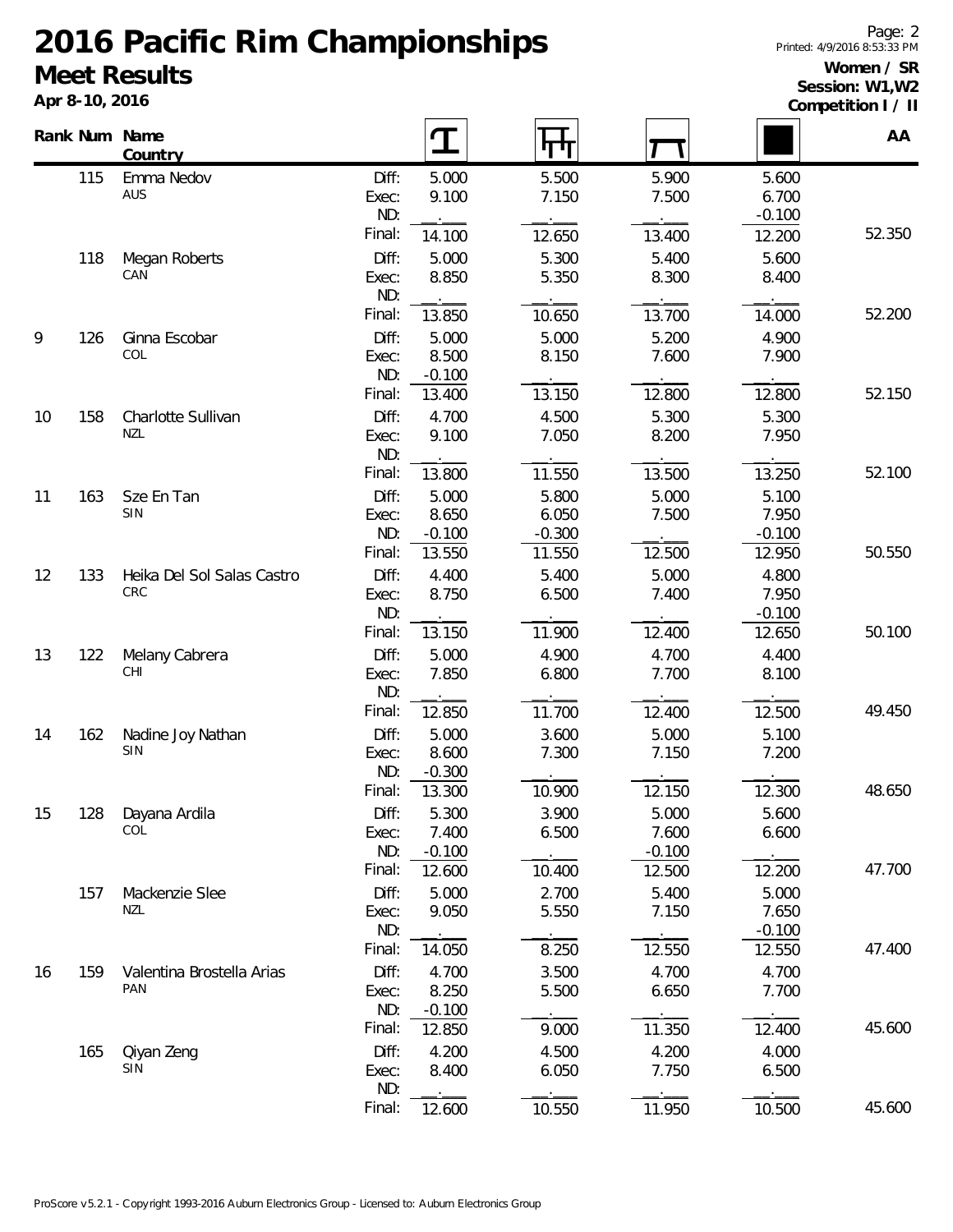**Apr 8-10, 2016**

#### **Women / SR Session: W1,W2**

**Competition I / II**

|    |     | Rank Num Name<br>Country             |                                 | $\mathbf T$             | पाप                     |                                      |                                      | 00111011101117<br>AA |
|----|-----|--------------------------------------|---------------------------------|-------------------------|-------------------------|--------------------------------------|--------------------------------------|----------------------|
| 17 | 150 | Cassandra Loustalot<br><b>MEX</b>    | Diff:<br>Exec:<br>ND:           | 4.000<br>8.650          | 2.000<br>7.300          | 4.600<br>5.250                       | 4.900<br>8.000                       |                      |
|    |     |                                      | Final:                          | 12.650                  | 9.300                   | 9.850                                | 12.900                               | 44.700               |
| 18 | 153 | Mariana Vazquez<br>MEX               | Diff:<br>Exec:<br>ND:           | 5.200<br>8.500          | 4.800<br>4.350          | 5.200<br>6.400                       | 4.900<br>5.400<br>$-0.300$           |                      |
|    | 111 | <b>Emily Little</b>                  | Final:<br>Diff:                 | 13.700<br>5.800         | 9.150                   | 11.600<br>5.600                      | 10.000<br>5.300                      | 44.450               |
|    |     | AUS                                  | Exec:<br>ND:                    | 8.900<br>$\mathbf{r}$   |                         | 8.550                                | 8.550                                |                      |
| 19 | 137 | Tsz Sum Elizabeth Chan               | Final:<br>Diff:                 | 14.700<br>4.600         | 1.700                   | 14.150<br>3.800                      | 13.850<br>3.900                      | 42.700               |
|    |     | <b>HKG</b>                           | Exec:<br>ND:                    | 8.150<br>$-0.100$       | 5.950                   | 6.700                                | 6.900                                |                      |
|    |     |                                      | Final:                          | 12.650                  | 7.650                   | 10.500                               | 10.800                               | 41.600               |
| 20 | 140 | Sau Chung Cristal Kwan<br><b>HKG</b> | Diff:<br>Exec:<br>ND:           | 4.400<br>8.550          | 3.200<br>3.100          | 4.000<br>6.300                       | 4.500<br>6.800                       |                      |
|    |     |                                      | Final:                          | 12.950                  | 6.300                   | 10.300                               | 11.300                               | 40.850               |
|    | 170 | Ashton Locklear<br><b>USA</b>        | Diff:<br>Exec:<br>ND:           | <b>Contract</b>         | 6.500<br>9.050          | 5.800<br>8.650                       | $ -$                                 |                      |
|    |     |                                      | Final:                          |                         | 15.550                  | 14.450                               | $ -$                                 | 30.000               |
|    | 119 | <b>Brittany Rogers</b><br>CAN        | Diff:<br>Exec:<br>ND:           | 5.800<br>9.050          | 5.900<br>7.600          |                                      |                                      |                      |
|    |     |                                      | Final:                          | 14.850                  | 13.500                  |                                      |                                      | 28.350               |
|    | 113 | Rianna Mizzen<br>AUS                 | Diff:<br>Exec:<br>ND:           | 5.000<br>9.000          | 5.700<br>7.300          |                                      |                                      |                      |
|    | 112 | Larrissa Miller                      | Final:<br>Diff:                 | 14.000                  | 13.000<br>5.800         |                                      | 6.000                                | 27.000               |
|    |     | AUS                                  | Exec:<br>ND:                    |                         | 7.600                   |                                      | 7.600<br>$-0.300$                    |                      |
|    | 161 | Janessa Min Yi Dai<br>SIN            | Final:<br>Diff:<br>Exec:        | 4.600<br>8.550          | 13.400                  |                                      | 13.300<br>4.900<br>8.050             | 26.700               |
|    |     |                                      | ND:<br>Final:                   | 13.150                  |                         |                                      | 12.950                               | 26.100               |
|    | 120 | Audrey Rousseau<br>CAN               | Diff:<br>Exec:<br>ND:<br>Final: | 0.000<br>0.000<br>0.000 | 0.000<br>0.000<br>0.000 | 5.500<br>7.350<br>$-0.100$<br>12.750 | 5.400<br>6.450<br>$-0.100$<br>11.750 | 24.500               |
|    | 160 | Colette Chan<br>SIN                  | Diff:<br>Exec:<br>ND:           |                         | 4.100<br>7.400          | 4.300<br>7.700                       |                                      |                      |
|    |     |                                      | Final:                          |                         | 11.500                  | 12.000                               |                                      | 23.500               |